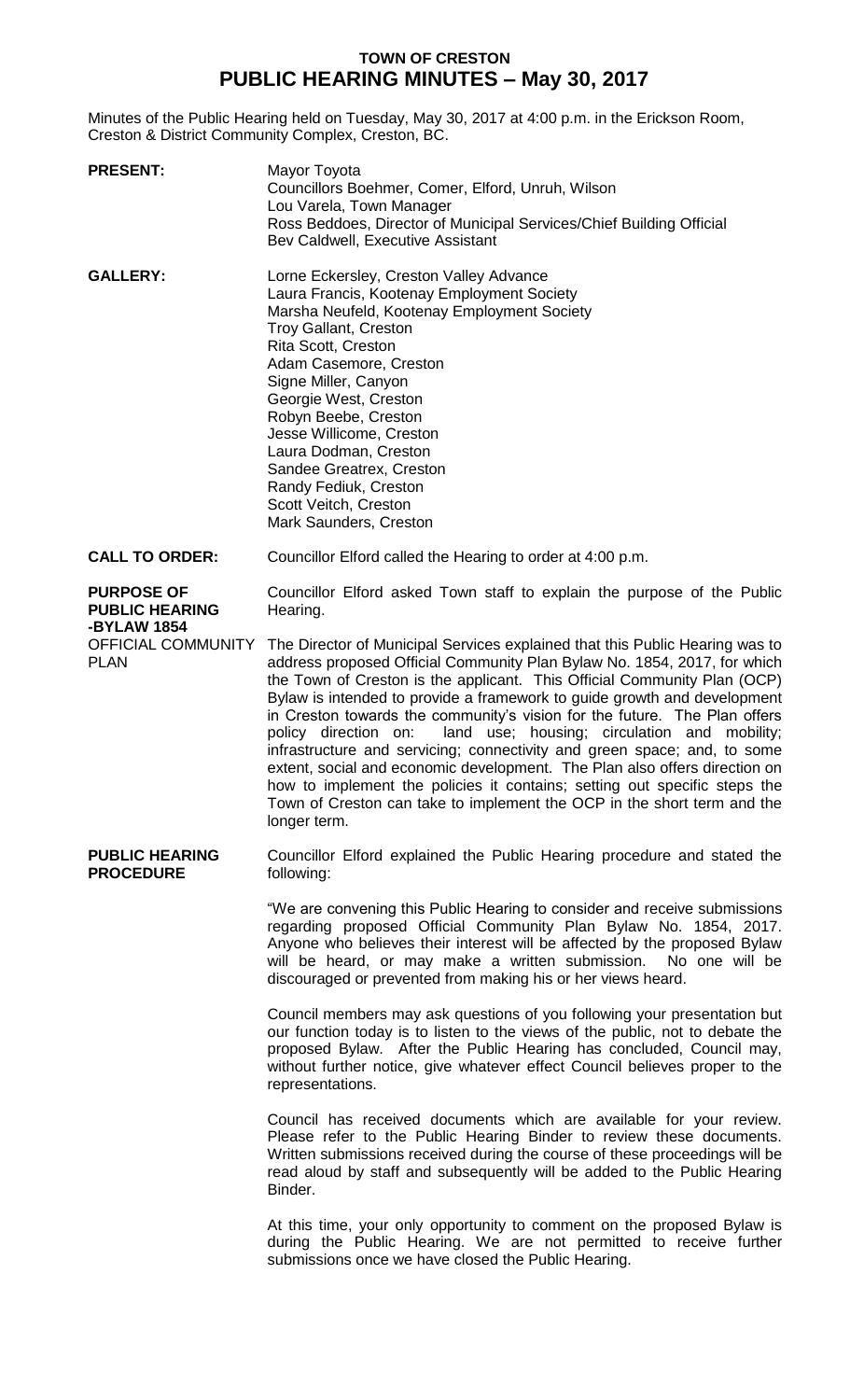To maintain order and to ensure that everyone has an opportunity to be heard, here are our rules of procedure:

- a) Please begin your remarks by stating your name and address. If you are speaking on behalf of some other person or organization, please identify the name of that person or organization.
- b) Please limit your remarks to 5 minutes and to the subject of the proposed Bylaw. Please be respectful to others.
- c) After everyone has spoken once, you will have an opportunity to speak subsequent times to provide additional information, if you wish and subject to the discretion of the Chair.
- d) If you have any concerns about the rules of the Hearing, please address your comments to me, as the Chair."

## **STAFF REPORT** Councillor Elford asked staff to provide information about staff reports and written submissions.

The Director of Municipal Services advised as follows:

a) The Statutory Notice of Public Hearing was published in the Creston Valley Advance on May 18 and 25, 2017.

b) Staff reports were provided to Council as follows:

- January 10, 2017 re Consultation with Outside Agencies;
- March 21, 2017 re Applicant's Informal Information Meeting;
- May 2, 2017 re Five-Year Financial Plan and Regional District of Central Kootenay Regional Resource Recovery Plan (Solid Waste Management Plan);
- May 30, 2017 re amendments to the Official Community Plan Bylaw No. 1854, 2017, after  $2^{nd}$  reading and before  $3^{rd}$  reading.

To view the reports, members of the Gallery were advised to please see the Public Hearing binder.

The Director of Municipal Services outlined the minor changes that have been made to Official Community Plan Bylaw No. 1854, 2017, after 2<sup>nd</sup> readying and before 3<sup>rd</sup> reading.

The Director of Municipal Services advised that written and verbal submissions have been received by staff up to 4:00 p.m., May 30, 2017. Specific agency referrals included the following:

- 1. Interior Health Authority
- 2. Ministry of Transportation & Infrastructure (West Kootenay)
- 3. Ministry of Forests, Lands & Natural Resource Operations (Kootenay –
- Boundary)
- 4. Ministry of Environment
- 5. Lower Kootenay Band
- 6. Agricultural Land Commission
- 7. Ministry of Agriculture
- 8. School District No. 8 (Kootenay Lake)
- 9. Regional District of Central Kootenay
- 10. Canadian Pacific Railway

11. Ministry of Community, Sport & Cultural Development

Comments from the above agencies have been incorporated into the draft OCP document. To review the submissions received to date, members of the Gallery were asked to please see the Public Hearing binder.

Councillor Elford asked if staff had any additional comments or presentations regarding proposed Official Community Plan Bylaw No. 1854, 2017. The Director of Municipal Services advised that there were no further comments or presentations from staff.

Councillor Elford asked staff to provide a verbal report on the Applicant's (Town of Creston) Informal Information Meeting, held on April 19, 2017.